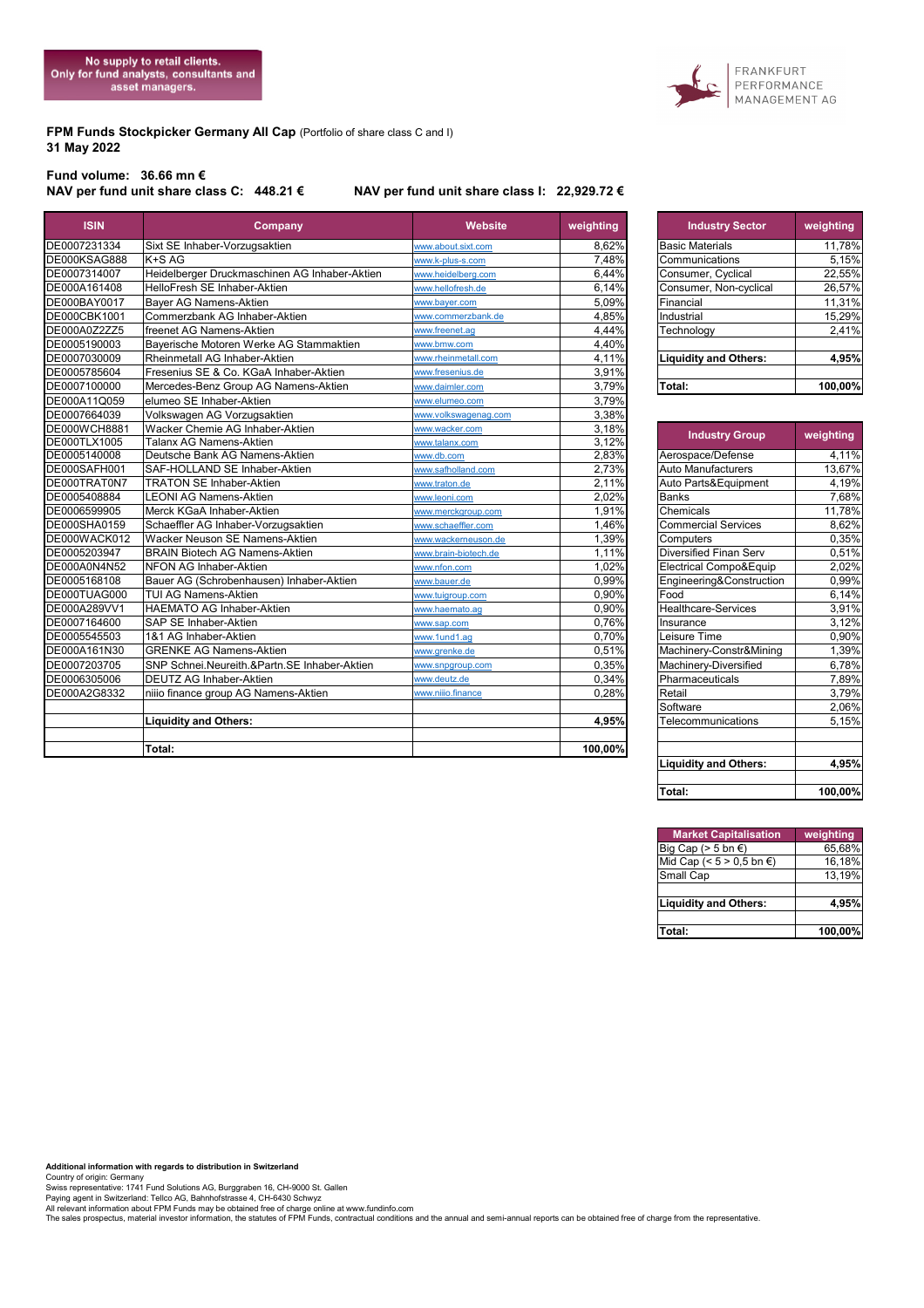FRANKFURT<br>PERFORMANCE<br>MANAGEMENT AG

#### **FPM Funds Stockpicker Germany Small/Mid Cap** (Portfolio of share class C and I) **31 May 2022**

# **Fund volume: 40.79 mn €**

### NAV per fund unit share class I: 1,963.05 €

| <b>ISIN</b>         | Company                                                  | Website                              | weighting      | <b>Industry Sector</b>          | weighting |
|---------------------|----------------------------------------------------------|--------------------------------------|----------------|---------------------------------|-----------|
| DE0007030009        | Rheinmetall AG Inhaber-Aktien                            | www.rheinmetall.com                  | 8,31%          | <b>Basic Materials</b>          | 24,52%    |
| DE0007314007        | Heidelberger Druckmaschinen AG Inhaber-Aktien            | www.heidelberg.com                   | 8,19%          | Communications                  | 6.63%     |
| FR0004177046        | <b>Metabolic Explorer Actions</b>                        | www.metabolic-explorer.com           | 7,11%          | Consumer, Cyclical              | 15,84%    |
| DE000KSAG888        | K+S AG                                                   | www.k-plus-s.com                     | 7,05%          | Consumer, Non-cyclical          | 5,32%     |
| DE000A1681X5        | Singulus Technologies AG Inhaber-Aktien                  | www.singulus.de                      | 6,44%          | Energy                          | 6,44%     |
| DE0006202005        | Salzgitter AG Inhaber-Aktien                             | www.salzgitter-ag.com                | 4,19%          | Financial                       | 5,13%     |
| DE000A1K0235        | SÜSS MicroTec SE Namens-Aktien                           | www.suss.com                         | 4,12%          | Industrial                      | 24,09%    |
| NO0010892359        | Hydrogen pro AS Navne-Aksjer                             | www.hydrogen-pro.com                 | 4,07%          | Technology                      | 8,64%     |
| DE000SHA0159        | Schaeffler AG Inhaber-Vorzugsaktien                      | www.schaeffler.com                   | 3,74%          | <b>Utilities</b>                | 4,07%     |
| DE0005203947        | <b>BRAIN Biotech AG Namens-Aktien</b>                    | www.brain-biotech.de                 | 3.49%          |                                 |           |
| DE0007257503        | <b>CECONOMY AG Inhaber-Stammaktien</b>                   | www.ceconomy.de                      | 3,44%          | <b>Liquidity and Others:</b>    | $-0.68%$  |
| DE000A14KEB5        | home24 SE Inhaber-Aktien                                 | www.home24.de                        | 3,42%          |                                 |           |
| DE0006305006        | <b>DEUTZ AG Inhaber-Aktien</b>                           | www.deutz.de                         | 2,96%          | Total:                          | 100,00%   |
| <b>DE000JST4000</b> | JOST Werke AG Inhaber-Aktien                             | www.jost-world.com                   | 2.92%          |                                 |           |
| DE000SAFH001        | SAF-HOLLAND SE Inhaber-Aktien                            | www.safholland.com                   | 2,45%          |                                 |           |
| DE000A2NBVD5        | DFV Dt.Familienvers.AG Inhaber-Aktien                    | www.deutsche-familienversicherung.de | 2,43%          |                                 |           |
| DE000A11Q059        | elumeo SE Inhaber-Aktien                                 | www.elumeo.com                       | 2,22%          | <b>Industry Group</b>           | weighting |
| DE000A161408        | HelloFresh SE Inhaber-Aktien                             | www.hellofresh.de                    | 1,70%          | Advertising                     | 0,67%     |
| DE000A2G8ZX8        | Pyrum Innovations AG Namens-Aktien                       | www.pyrum.net                        | 1,68%          | Aerospace/Defense               | 8,31%     |
|                     | DE000A1TNWJ4 MPC Münchmeyer Peters.Cap.AG Inhaber-Aktien | www.mpc-capital.com                  | 1,68%          | Auto Manufacturers              | 3,26%     |
|                     | DE000A0STSQ8   M1 Kliniken AG Inhaber-Aktien             | www.m1-kliniken.de                   | 1,65%          | Auto Parts&Equipment            | 6,92%     |
| DE0006062144        | Covestro AG Inhaber-Aktien                               | www.covestro.com                     | 1,56%          | <b>Banks</b>                    | 0,69%     |
| DE000A2E4SV8        | cyan AG Inhaber-Aktien                                   | www.cyansecurity.com                 | 1,46%          | Chemicals                       | 19,22%    |
| DE000A1H8BV3        | NORMA Group SE Namens-Aktien                             | www.normagroup.com                   | 1,20%          | Computers                       | 1,91%     |
| DE0007500001        | thyssenkrupp AG Inhaber-Aktien                           | www.thyssenkrupp.com                 | 1.11%          | Diversified Finan Serv          | 2.00%     |
| LU2010095458        | Global Fashion Group S.A. Bearer Shares                  | www.global-fashion-group.com         | 1,09%          | Electric                        | 4,07%     |
| DE000A0N4N52        | NFON AG Inhaber-Aktien                                   | www.nfon.com                         | 0.92%          | <b>Energy-Alternate Sources</b> | 6,44%     |
| DE000A2G8332        | niiio finance group AG Namens-Aktien                     | www.niiio.finance                    | 0,88%          | Engineering&Construction        | 0,65%     |
| DE000PSM7770        | ProSiebenSat.1 Media SE Namens-Aktien                    | www.prosiebensat1.com                | 0.87%          | <b>Environmental Control</b>    | 1.68%     |
| DE0005137004        | g.beyond AG Namens-Aktien                                | www.abevond.de                       | 0,80%          | Food                            | 1,70%     |
| DE000A2AAE22        | <b>SBF AG Inhaber-Aktien</b>                             | www.sbf-ag.com                       | 0.80%          | <b>Healthcare-Products</b>      | 0.65%     |
| DE0005785604        | Fresenius SE & Co. KGaA Inhaber-Aktien                   | www.fresenius.de                     | 0,78%          | <b>Healthcare-Services</b>      | 2,43%     |
| DE000CBK1001        | Commerzbank AG Inhaber-Aktien                            | www.commerzbank.de                   | 0.69%          | Insurance                       | 2,43%     |
| DE000A1YC996        | The Social Chain AG Namens-Aktien                        | www.socialchain.com                  | 0,67%          | Internet                        | 5,00%     |
| DE000A3CSAE2        | Mister Spex SE Inhaber-Aktien                            | www.corporate.misterspex.com         | 0,65%          | Iron/Steel                      | 5,31%     |
| DE0005773303        | Fraport AG Ffm.Airport.Ser.AG Inhaber-Aktien             | www.fraport.com                      | 0,65%          | Machinery-Diversified           | 11,47%    |
| DE000A289VV1        | HAEMATO AG Inhaber-Aktien                                | www.haemato.ag                       | 0.54%          | $Me$ <sub>dia</sub>             | 0.87%     |
| DE000A2LQ884        | AUTO1 Group SE Inhaber-Aktien                            | www.auto1-group.com                  | 0,49%          | Metal Fabricate/Hardware        | 1,20%     |
| DE0007203705        | SNP Schnei.Neureith.&Partn.SE Inhaber-Aktien             | www.snpgroup.com                     | 0.45%          | Miscellaneous Manufactur        | 0,80%     |
| DE0007856023        | ElringKlinger AG Namens-Aktien                           | www.elringklinger.de                 | 0,40%          | Pharmaceuticals                 | 0,54%     |
| DE000TRAT0N7        | <b>TRATON SE Inhaber-Aktien</b>                          | www.traton.de                        | 0,33%          | Retail                          | 5,66%     |
| DE000A161N30        | <b>GRENKE AG Namens-Aktien</b>                           | www.grenke.de                        | 0,33%          | Semiconductors                  | 4,12%     |
|                     |                                                          | www.vitesco-technologies.com         |                | Software                        |           |
| DE000VTSC017        | Vitesco Technologies Group AG Namens-Aktien              |                                      | 0,32%          |                                 | 2,61%     |
| DE0005565204        | Dürr AG Inhaber-Aktien<br>1&1 AG Inhaber-Aktien          | www.durr.com<br>www.1und1.ag         | 0,32%<br>0.09% | Telecommunications              | 0,09%     |
| DE0005545503        |                                                          |                                      |                | <b>Liquidity and Others:</b>    | $-0,68%$  |
|                     |                                                          |                                      |                |                                 |           |
|                     | <b>Liquidity and Others:</b>                             |                                      | $-0.68%$       |                                 |           |
|                     |                                                          |                                      |                | Total:                          | 100,00%   |
|                     | Total:                                                   |                                      | 100,00%        |                                 |           |

| <b>Industry Sector</b>       | weighting |
|------------------------------|-----------|
| <b>Basic Materials</b>       | 24.52%    |
| Communications               | 6.63%     |
| Consumer, Cyclical           | 15.84%    |
| Consumer, Non-cyclical       | 5,32%     |
| Energy                       | 6,44%     |
| Financial                    | 5,13%     |
| Industrial                   | 24,09%    |
| Technology                   | 8,64%     |
| <b>Utilities</b>             | 4.07%     |
|                              |           |
| <b>Liquidity and Others:</b> | $-0.68%$  |
| Total:                       | 100.00%   |

| <b>Industry Group</b>        | weighting |
|------------------------------|-----------|
| Advertising                  | 0,67%     |
| Aerospace/Defense            | 8,31%     |
| <b>Auto Manufacturers</b>    | 3,26%     |
| Auto Parts&Equipment         | 6,92%     |
| <b>Banks</b>                 | 0,69%     |
| Chemicals                    | 19,22%    |
| Computers                    | 1,91%     |
| Diversified Finan Serv       | 2,00%     |
| Electric                     | 4,07%     |
| Energy-Alternate Sources     | 6,44%     |
| Engineering&Construction     | 0,65%     |
| <b>Environmental Control</b> | 1,68%     |
| Food                         | 1,70%     |
| Healthcare-Products          | 0,65%     |
| <b>Healthcare-Services</b>   | 2,43%     |
| Insurance                    | 2,43%     |
| Internet                     | 5,00%     |
| Iron/Steel                   | 5,31%     |
| Machinery-Diversified        | 11,47%    |
| Media                        | 0,87%     |
| Metal Fabricate/Hardware     | 1,20%     |
| Miscellaneous Manufactur     | 0,80%     |
| Pharmaceuticals              | 0,54%     |
| Retail                       | 5,66%     |
| Semiconductors               | 4,12%     |
| Software                     | 2,61%     |
| Telecommunications           | $0,09\%$  |
| <b>Liquidity and Others:</b> | $-0,68%$  |
| <b>Total:</b>                | 100,00%   |

| <b>Market Capitalisation</b> | weighting |
|------------------------------|-----------|
| Big Cap ( $> 5$ bn $\in$ )   | 21.54%    |
| Mid Cap (< $5 > 0,5$ bn €)   | 30,11%    |
| Small Cap                    | 49.03%    |
|                              |           |
| <b>Liquidity and Others:</b> | $-0.68%$  |
|                              |           |
| Total:                       | 100,00%   |

Additional information with regards to distribution in Switzerland<br>County of origin: Germany<br>Swiss representative: 1741 Fund Solutions AG, Burggraben 16, CH-9000 St. Gallen<br>All relevant information about FPM Funds may be o